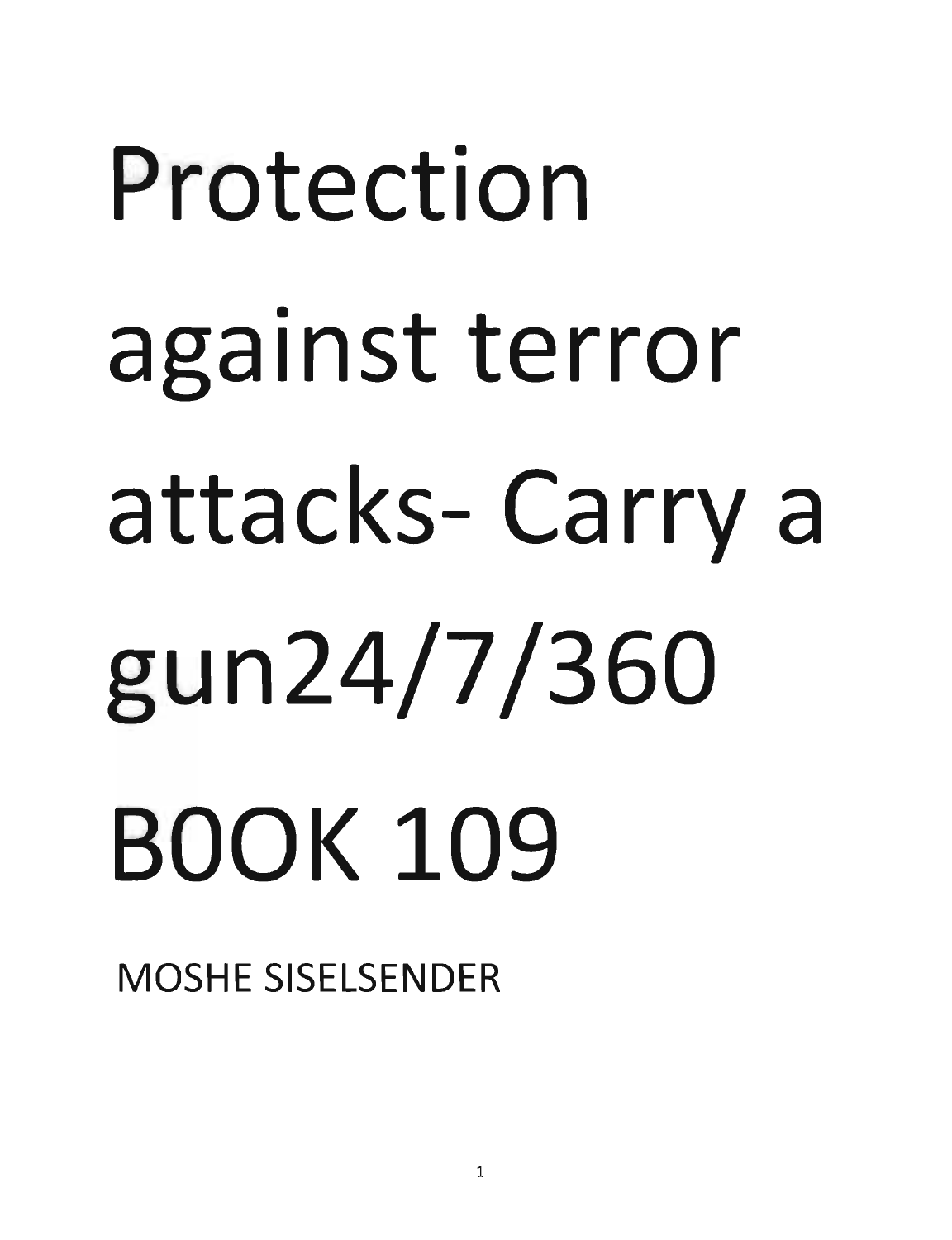### GOD **HELPS**  THOSE WHO **HELP**  THEMSELVES

THE PSAAK RULING OF RAV MOSHE FEINSTEIN

IT IS FORBIDDEN TO REMAIN ONE MOMENT IN ERETZ YISROEL WITHOUT CARRYING A GUN. 24/7/360/

IT IS THE SAME PSAK RULING OF THE CHAZON ISH

IN A PLACE WHERE THERE EXISTS A MORTAL DANGER TO HUMAN LIFE ONE IS PERMITIED TO VIOLATE ALL LAWS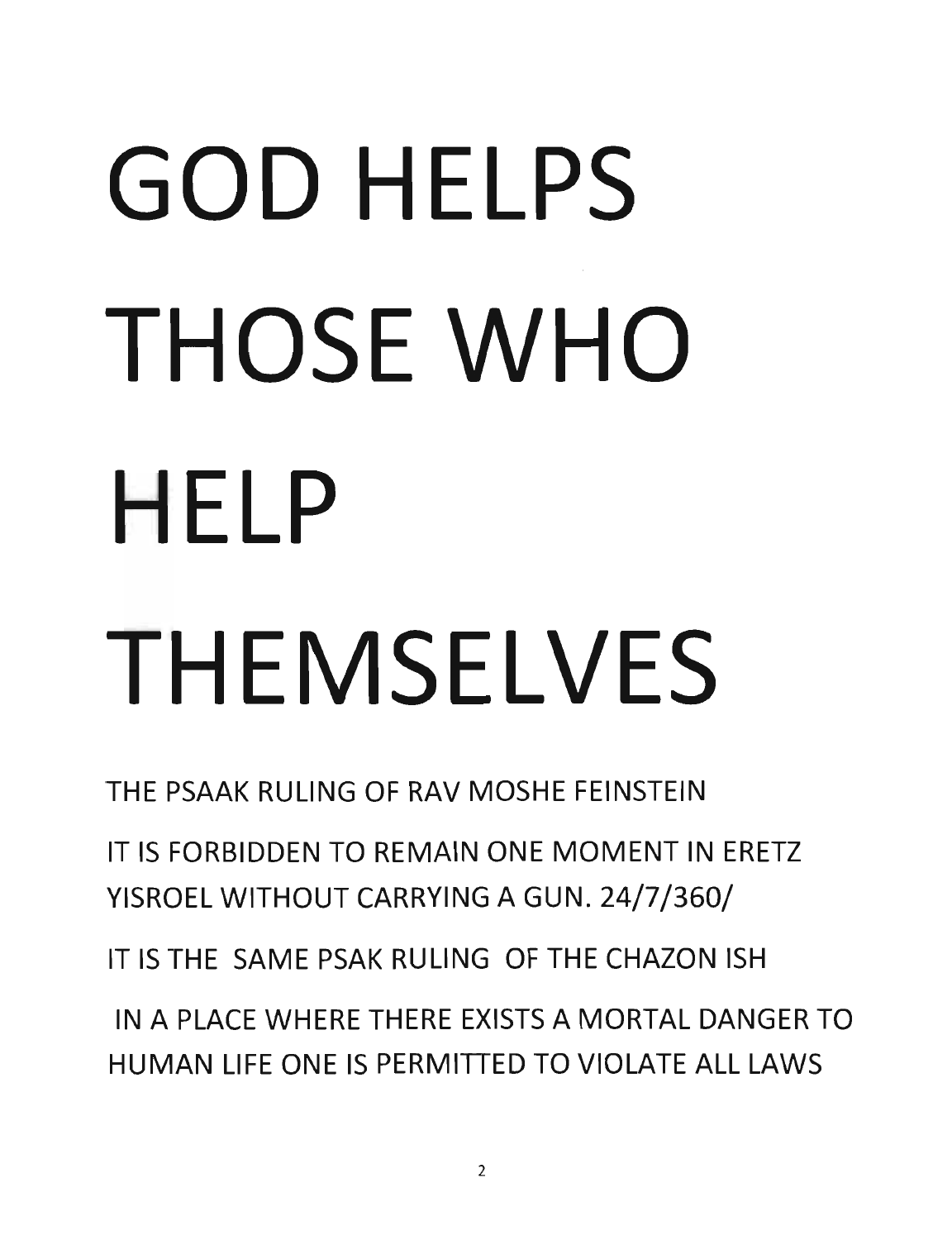OF THE TORAH. PEKUACH NEFESH DOCHE KOL HATORAH KULO.

WOULD THE TWO RABBIS AND ALL THE OTHER VICTIMS WHO WERE MURDERED BY PALESTINIAN TERRORISTS HAVER BEEN ARMED THEY COULD HAVE KILLED THEIR ASSALIANTS.

WHEN A TERRORIST THREATENS TO KILL YOU, IT IS MANDATORY TO KILL THE TERRORIST.

LET THE PALESTINIANS INTERNALIZE THAT ATIEMPTING TO KILL A JEW RESULTS IN DEATH FOR THEM.

LET ISRAEL ANNEX ALL YEHUDA AND SHOMRON . LET THE PALESTINIANS THE MUSLIMS AND EUROPEANS INTERNALIZED THAT HISTORICAL ISRAEL IS JEW ISRAEL. WHEN THEY WILL INTENALIZE THIS REALITY THEY WILL

STOP TRYING TO KILL JEWS.  $\text{AS}$ 

LONG AS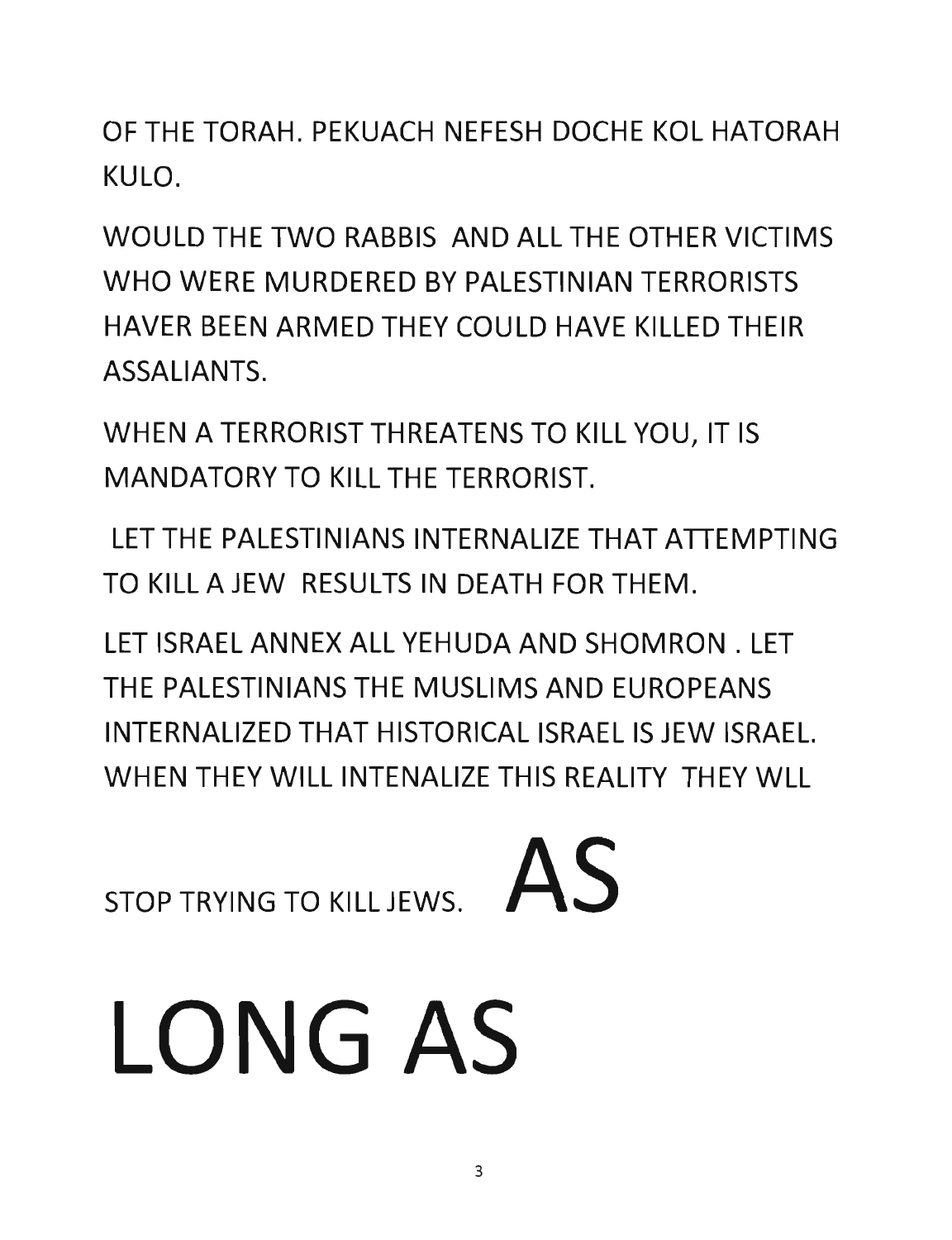## **ISRAEL REFUSES** TO ANNEX YEHUDA AND SHOMRON THE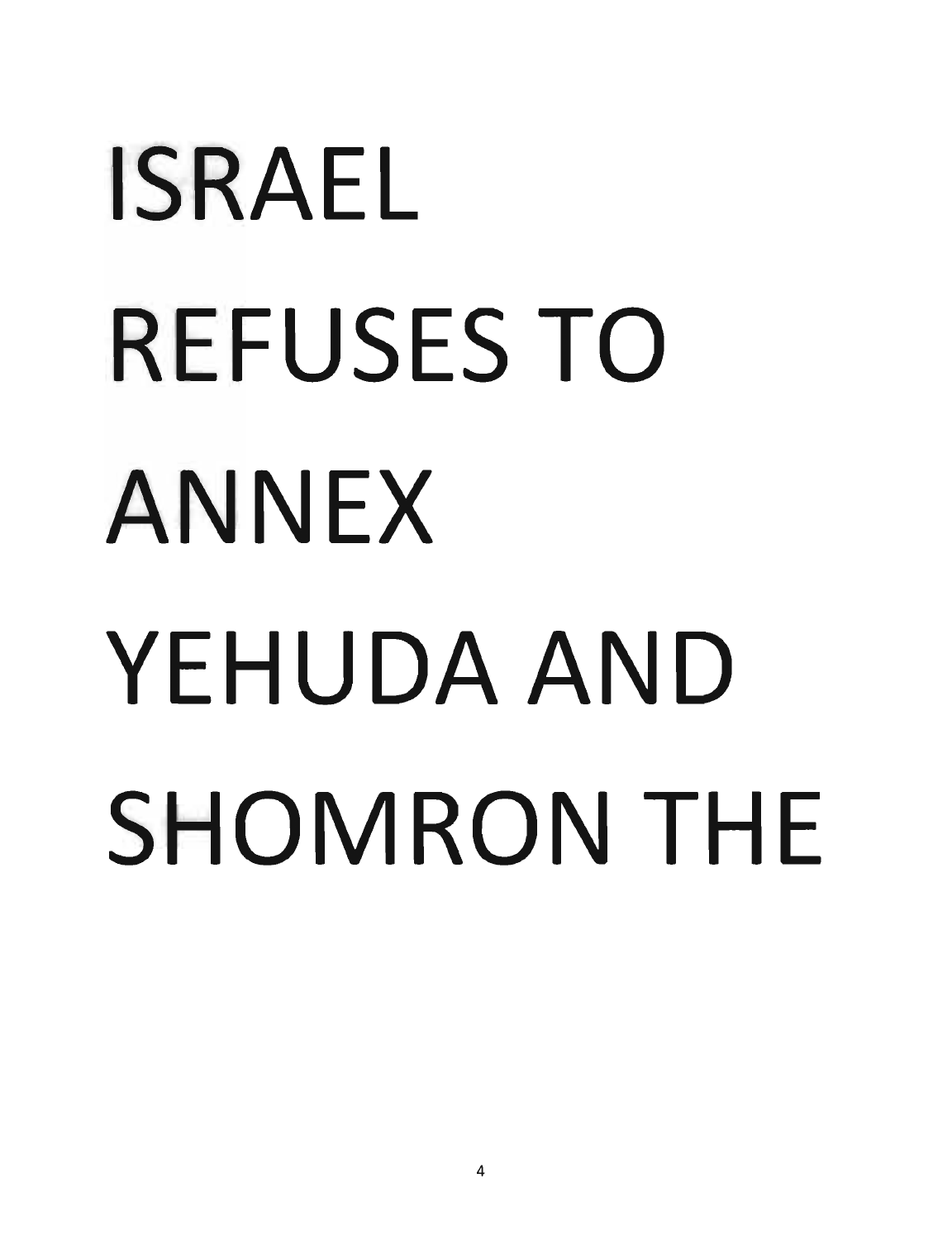## PALESTINIANS ARE GIVEN HOPE THAT **IF**  THEY CONTINUE TO **KILL** JEWS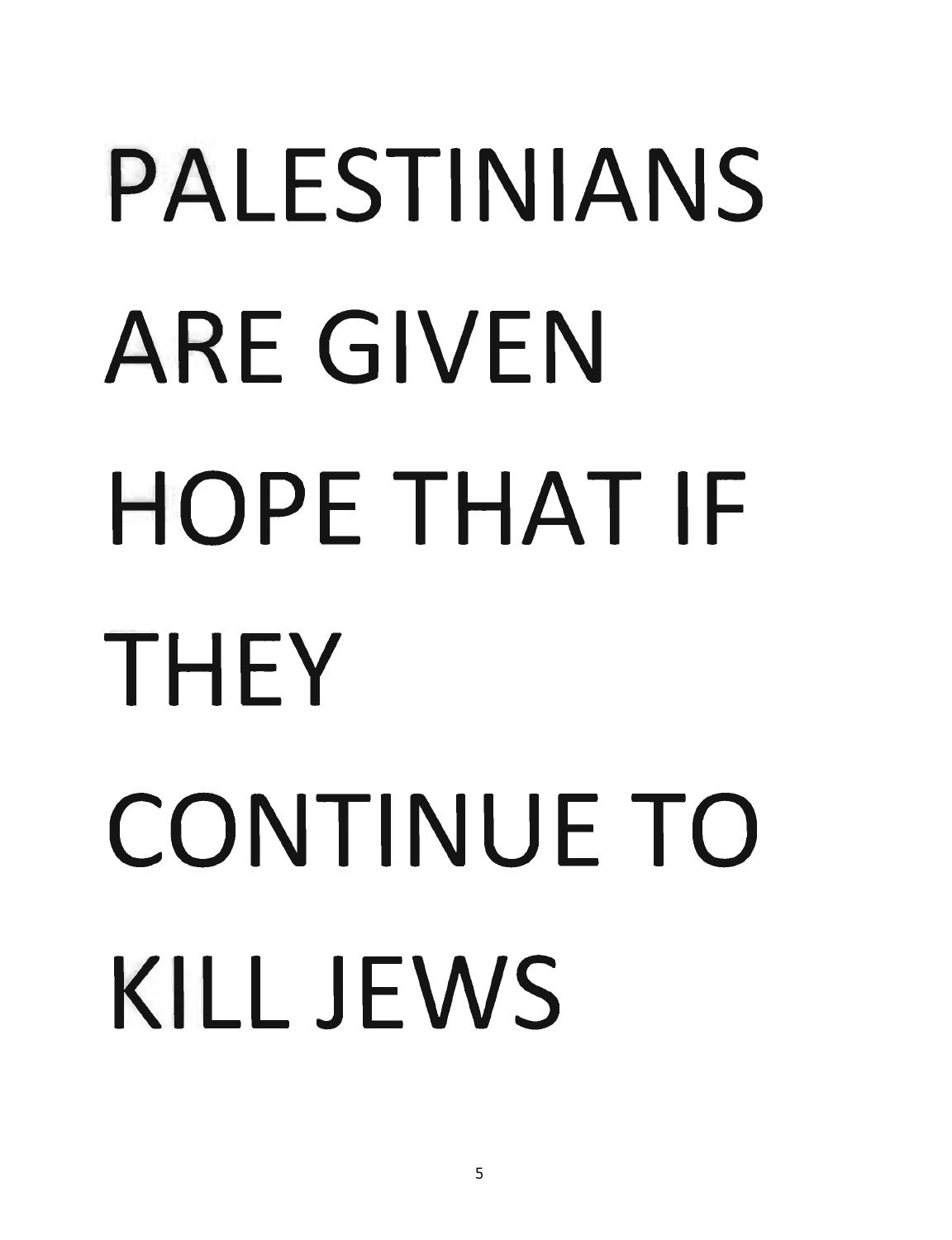### JEWS WILL PACK UP AND LEAVE. ONCE JEWS SHOW THAT THIS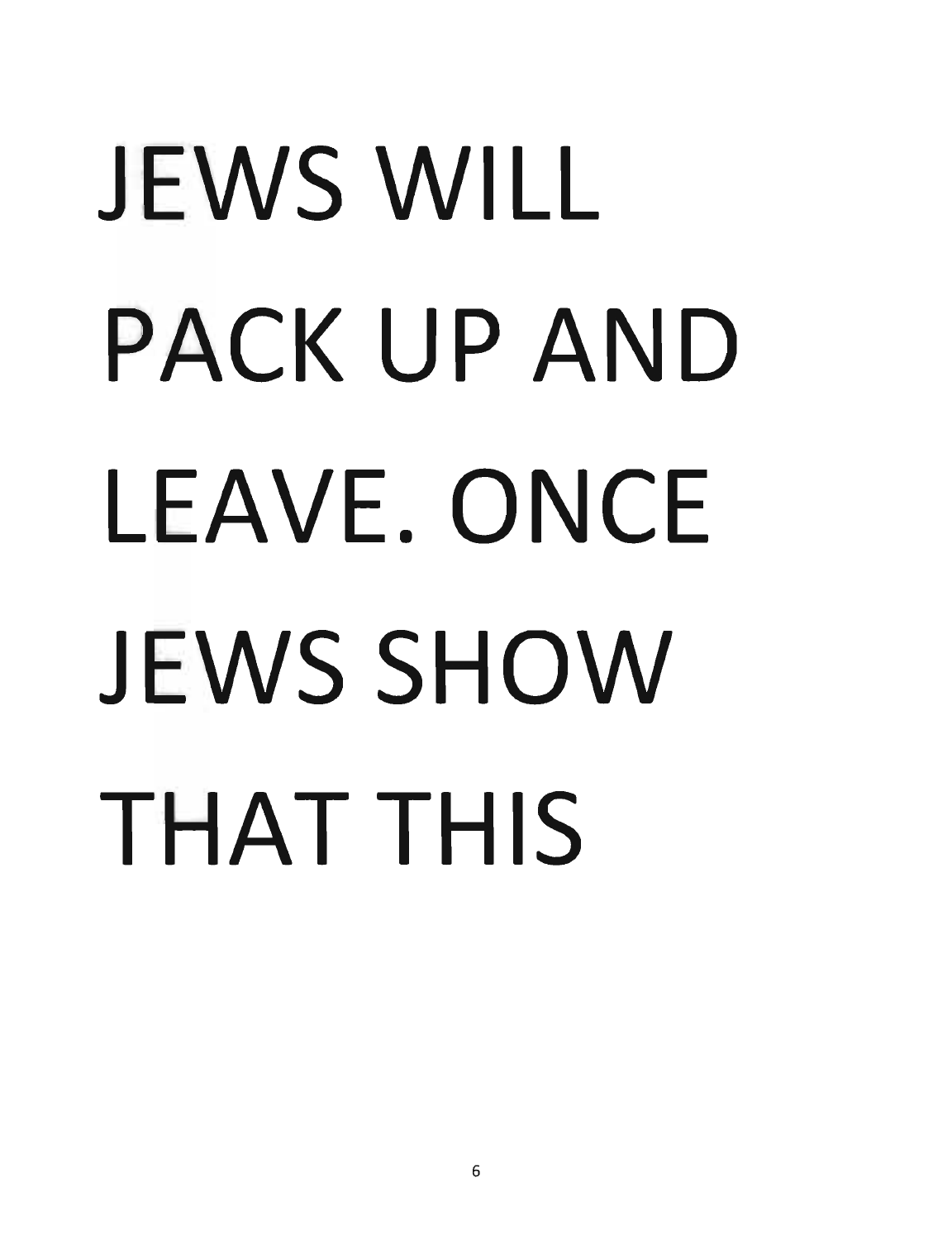# HOPE IS SMASHED, THE PALESTINIANS WILL EVENTULALLY ACCEPT THIS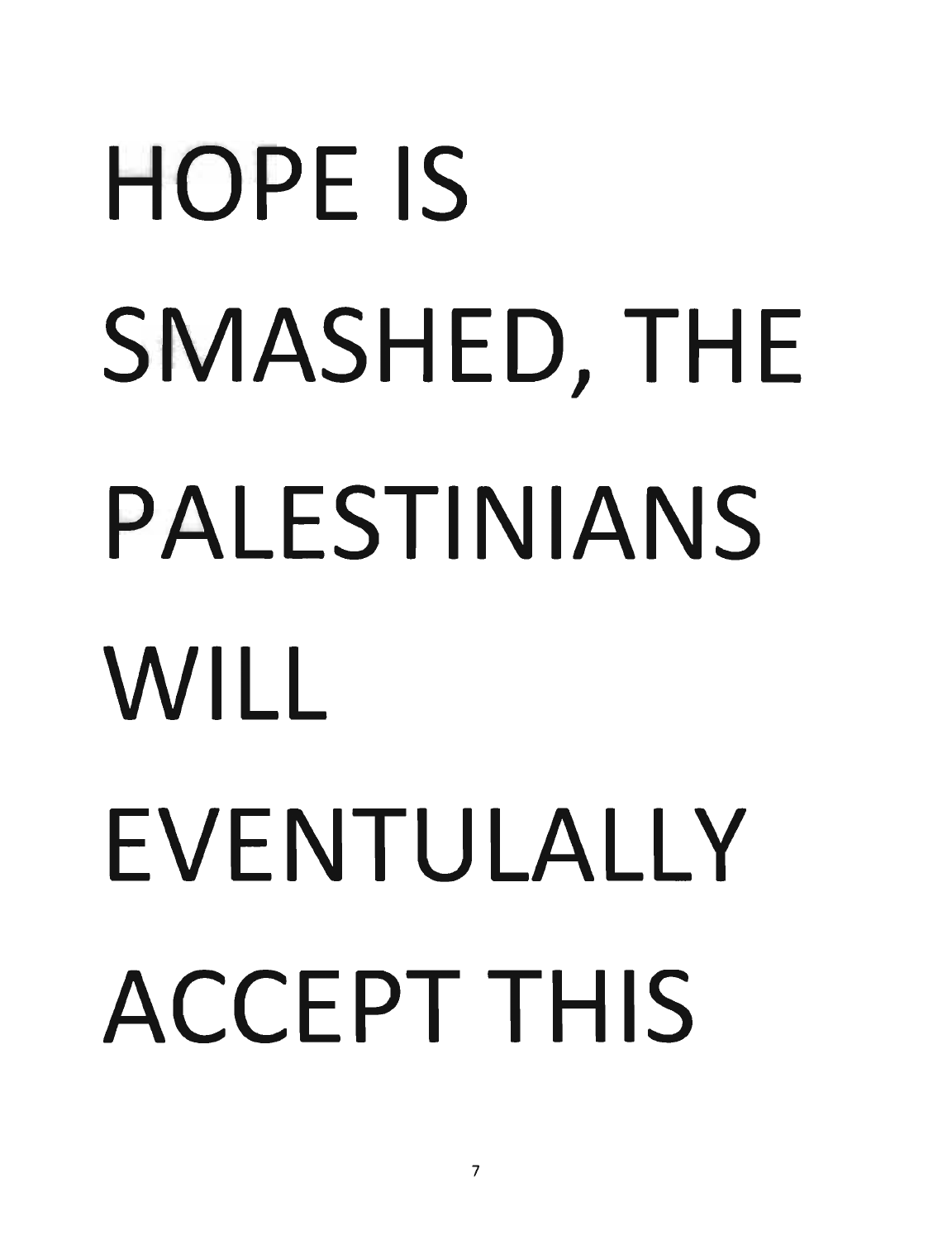## REALITY. THEY WILL FOCUS ON ACCOMODATIN G THEMSELVES WITH THIS REALITY. THEY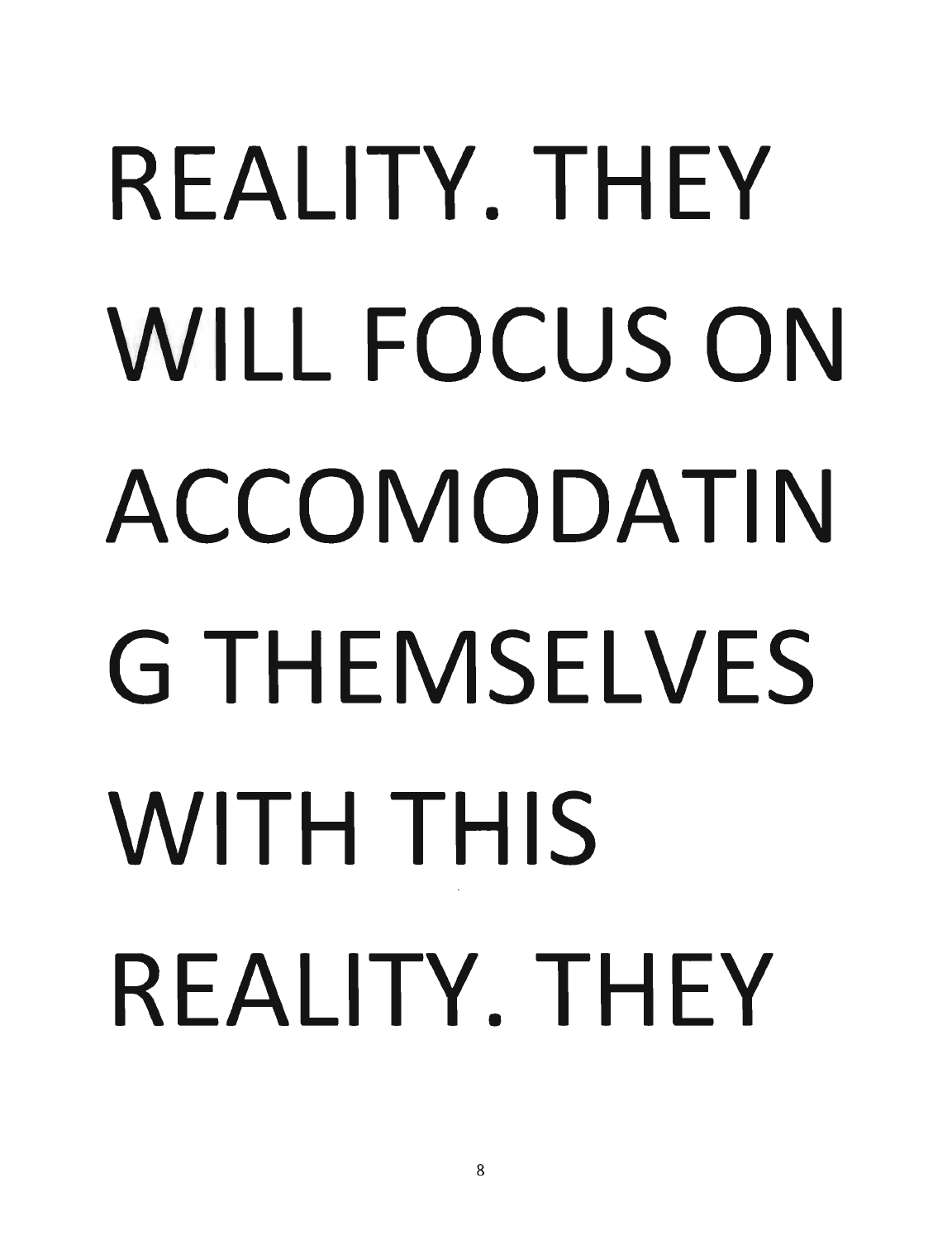# WILL FOCUS ON IMPROVING THEIR LIVES AND NOT PURSUE FANTASIES AND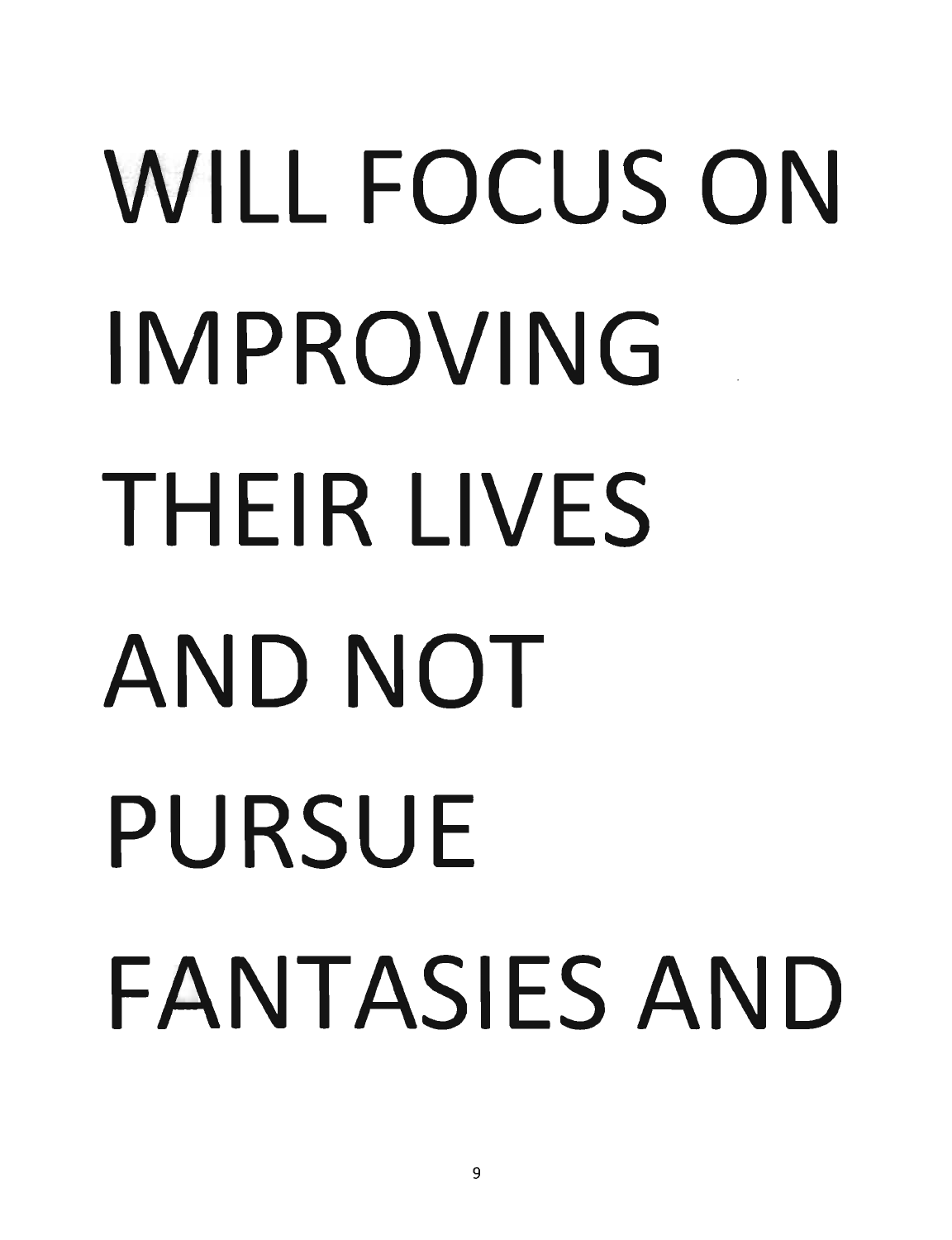# WILD DREAMS. FOR 100 YEARS THE ARAB LEADERS HAVE FED AND INDOCTRINATE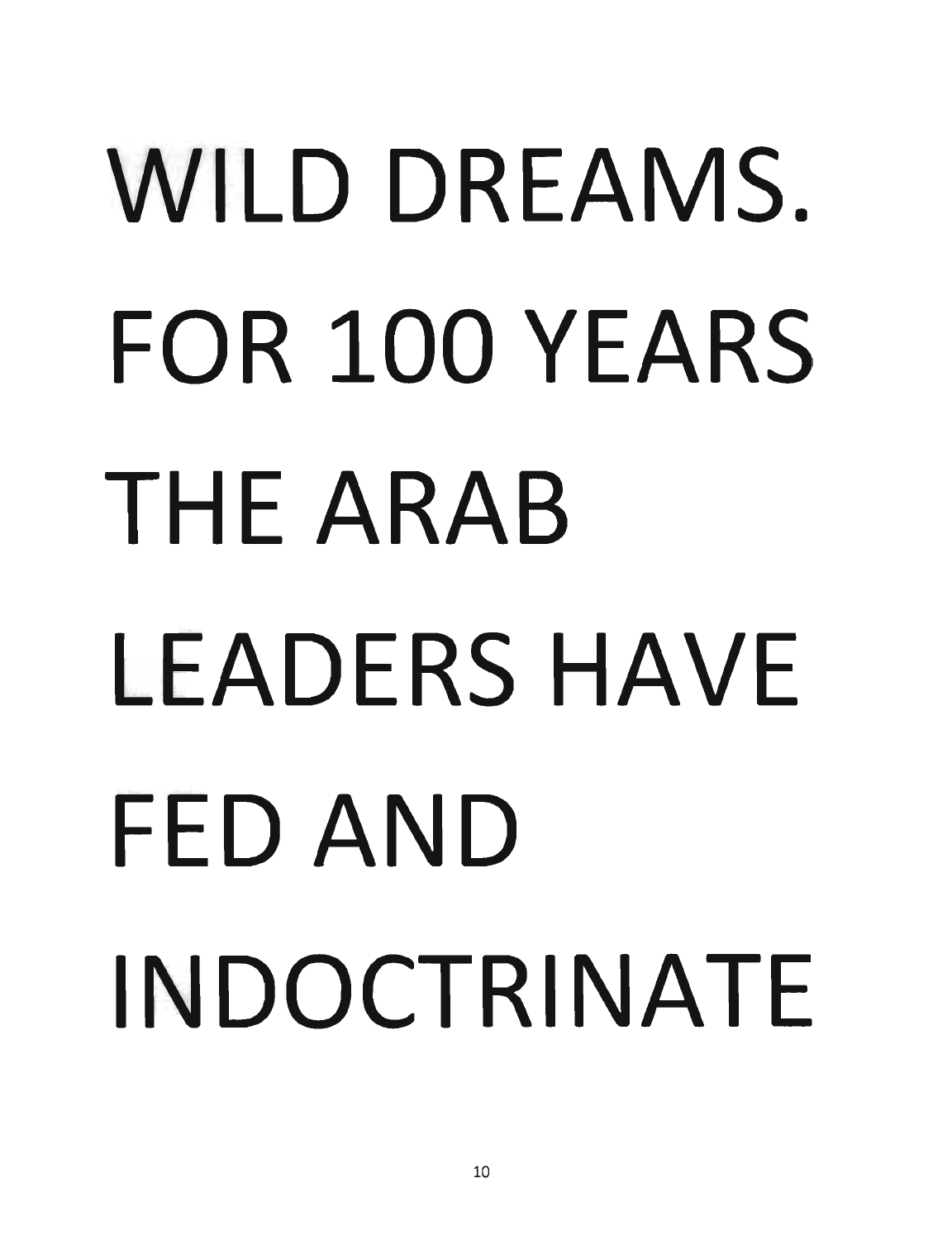## D THEIR PEOPLE WITH LIES ABOUT JEWS. LET ISRAEL TAKE OVER THE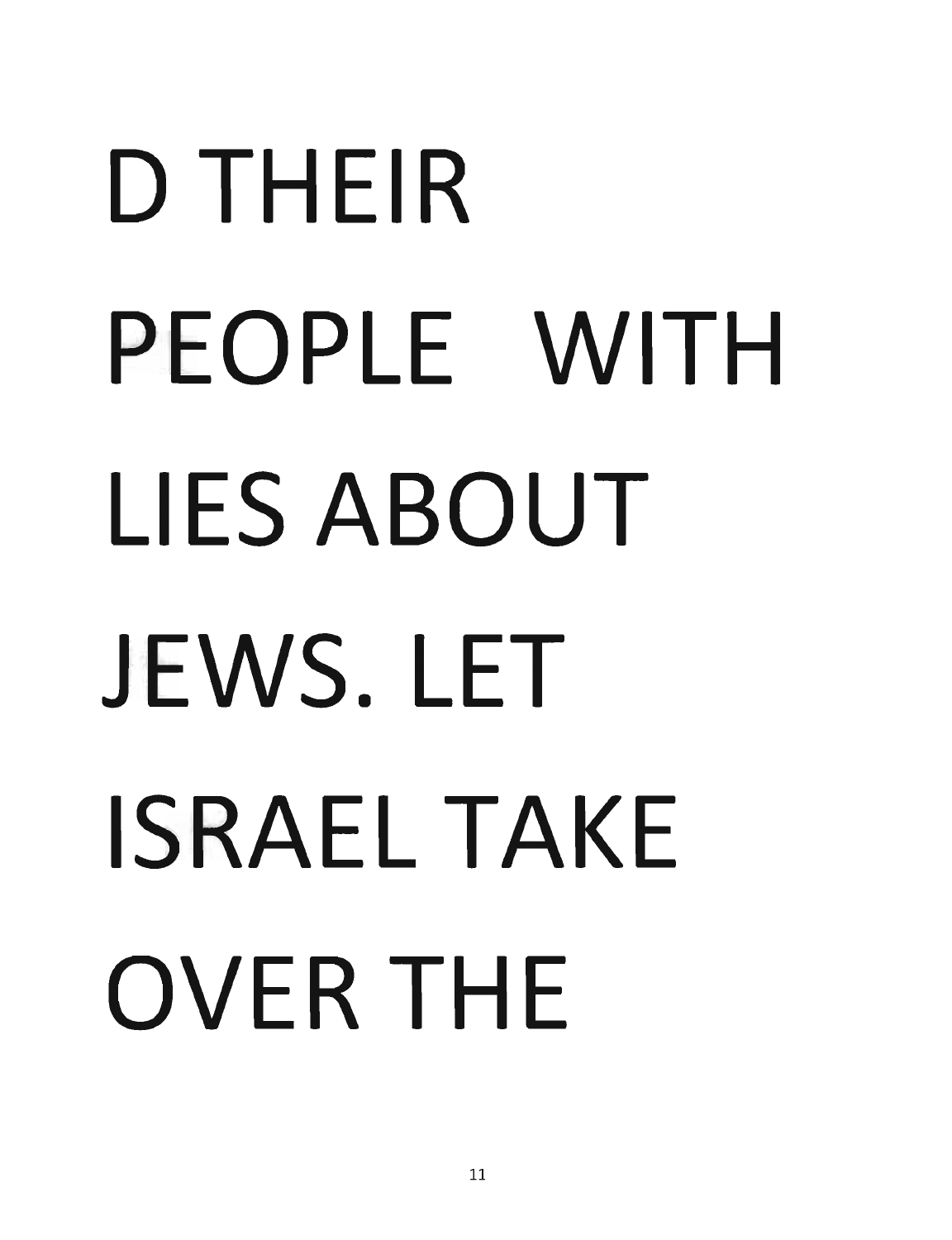# EDUCATION SYSTEM OF ALL PALESTINIANS THE TV RADIO AND NEWSPAPERS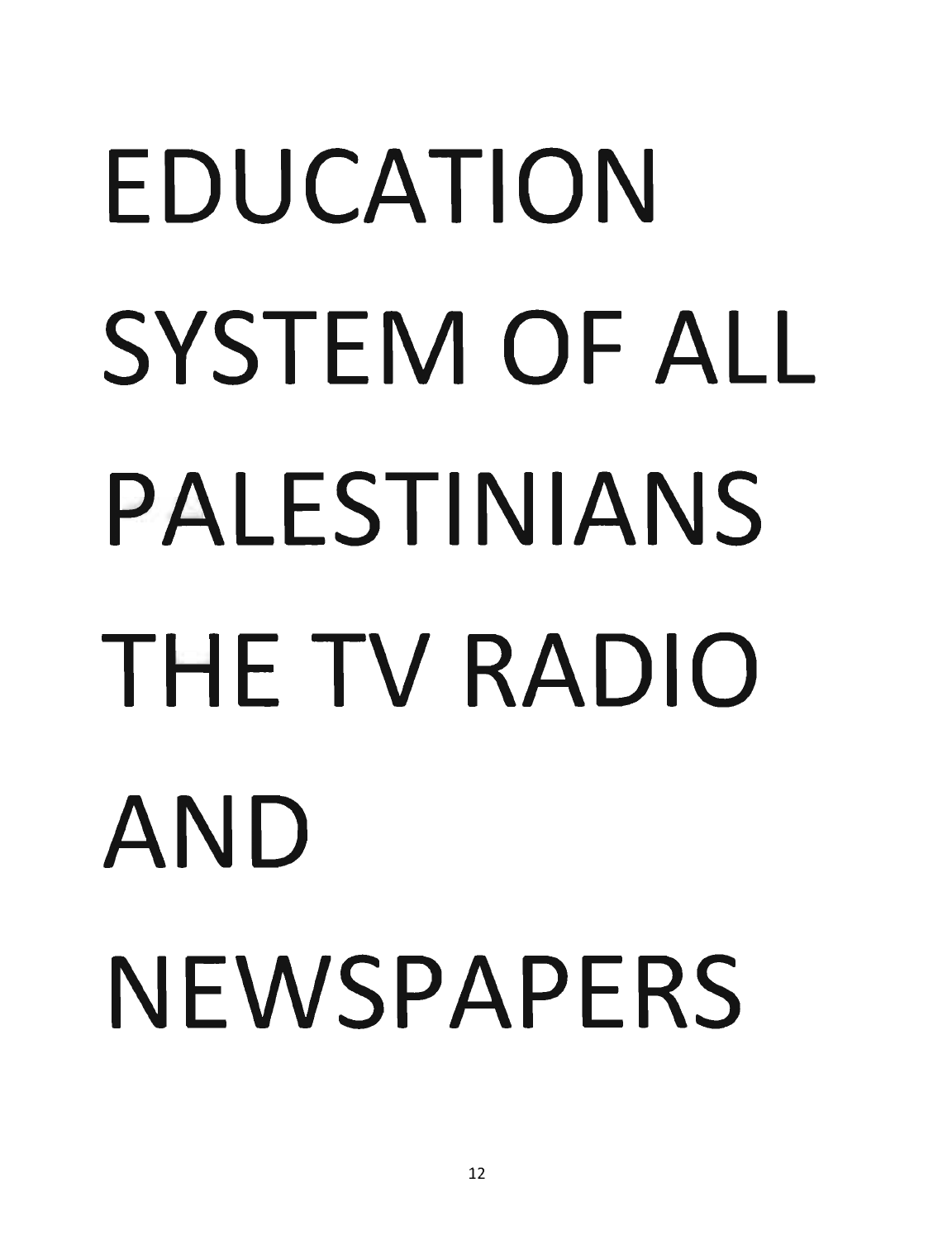### AND FEED THE PALESTINIANS THE TRUTH INSTEAD OF THE LIES THAY HAVE BEEN